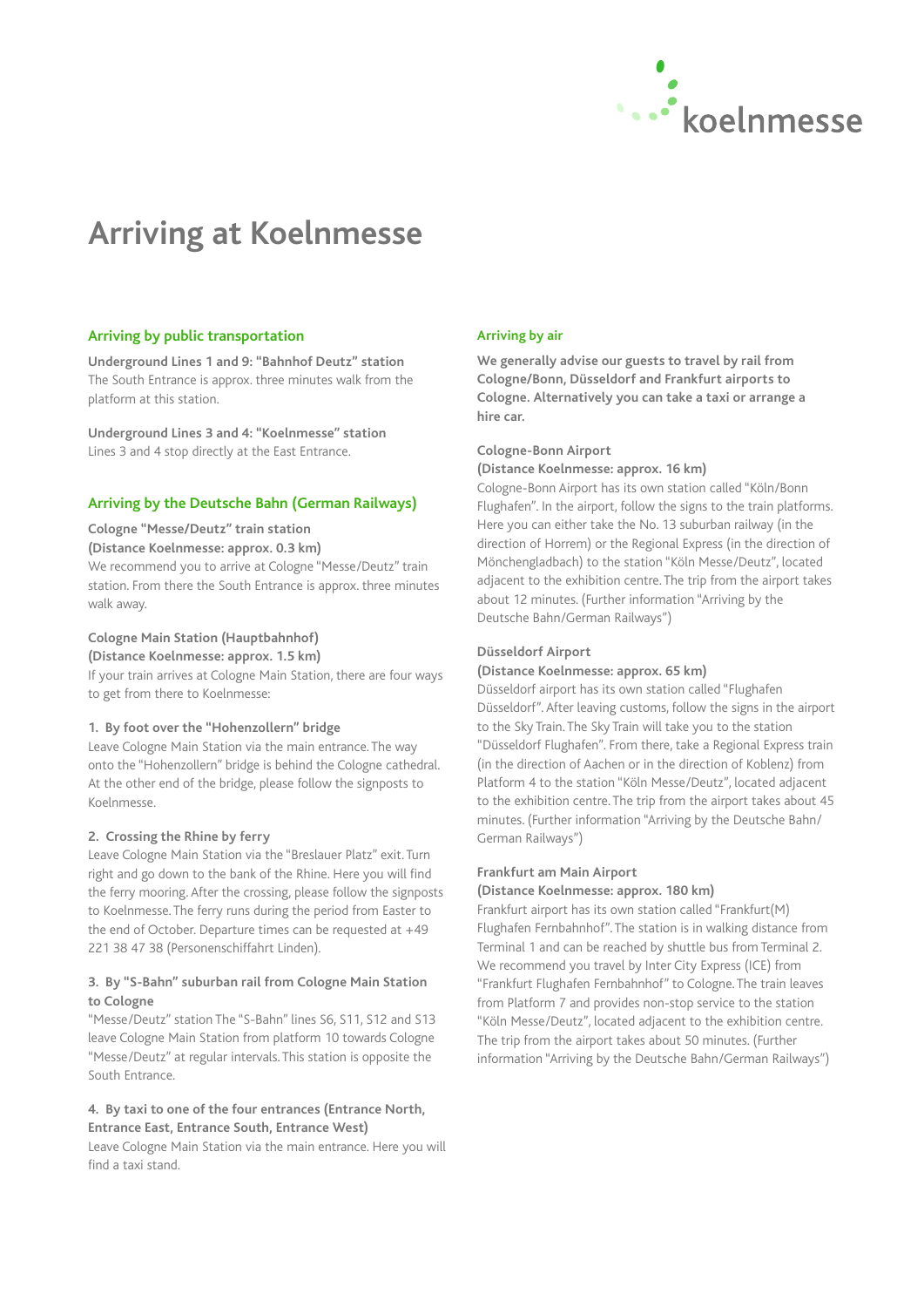

# **Departing from Koelnmesse**

#### **Departing by public transportation**

#### **Underground Lines 1 and 9 (departure): "Bahnhof Deutz" station**

If you would like to use lines 1 or 9, we recommend you to leave the Koelnmesse fairgrounds at the South Entrance. The platforms for both lines are three minutes walk away.

### **Underground Lines 3 and 4 (departure):**

#### **"Koelnmesse" station**

If you would like to use lines 3 or 4, we recommend you to leave the Koelnmesse fairgrounds by the East Entrance. The platforms for both lines are opposite the East Entrance.

#### **Departing by the Deutsche Bahn (German Railways)**

#### **Cologne "Messe/Deutz" Train Station**

#### **(Distance Koelnmesse: approx. 0.3 km)**

If you would like to take the train from Cologne "Messe/Deutz" station, we recommend you leave the Koelnmesse fairgrounds via the South Entrance. Cologne "Messe/Deutz" station is then a three minute walk.

#### **Cologne Main Station**

**(Distance Koelnmesse: approx. 1.5 km)**

There are four ways to get to the Cologne Main Station:

#### **1. By foot over the "Hohenzollern" bridge**

Leave the Koelnmesse fairgrounds via the South Exit. Turn right and go straight on until you come to a pedestrian underpass. Go through here and at the other end, cross the street (Auenweg). Continue straight on until the next crossroads (Kennedy-Ufer). Turn left and continue underneath the railway bridge ("Hohenzollern" bridge). The steps up to the bridge are then on the right hand side of the street. The "Hohenzollern" bridge leads directly to Cologne Main Station.

#### **2. Crossing the Rhine by ferry**

Leave the Koelnmesse fairgrounds via the South Entrance. Turn right and go straight on until you come to a pedestrian underpass. Go through it and, at the other end, cross the street (Auenweg). Continue straight on until the next crossroads (Kennedy-Ufer). When you cross this street you will come to a car-park on the bank of the Rhine, where you will also find the ferry mooring. Once you are on the other riverbank, look for the Musical Dome. Directly behind this is the rear entrance to Cologne Main Station ("Breslauer Platz" entrance). The ferry runs during the period from Easter to the end of October. Departure times can be requested at +49 221 38 47 38 (Personenschiffahrt Linden).

#### **3. By "S-Bahn" suburban rail from Cologne "Messe/Deutz" station to Cologne Main Station**

Leave the Koelnmesse fairgrounds via the South Entrance. Cologne "Messe/Deutz" station is then a three minute walk. The "S-Bahn" lines S6, S11, S12 and S13 leave at regular intervals from platform 9 to Cologne Main Station.

#### **4. By Taxi:**

Taxi ranks can be found at all four main exits (Exit North, East, South or West).

### **Departing by air**

**We generally advise our guests to travel by rail to Cologne-Bonn, Düsseldorf and Frankfurt airports. Alterna**tively, you will find taxi ranks outside all four main exits **(Exit North, Exit East, Exit South, Exit West).**

#### **Cologne-Bonn Airport**

#### **(Distance Koelnmesse: approx. 16 km)**

You can conveniently reach Cologne-Bonn Airport from the station "Köln Messe/Deutz", located adjacent to the exhibition centre. From there you can travel to Cologne-Bonn Airport by taking either the Regional Express (in the direction of Koblenz) from Platform 4 or the No. 13 suburban railway (in the direction of Troisdorf) from Platform 9, non-stop to Cologne-Bonn Airport. Terminals 1 and 2 are in walking distance of the airport's station. The trip to the airport takes about 12 minutes.

#### **Düsseldorf Airport**

#### **(Distance Koelnmesse: approx. 65 km)**

You can conveniently reach Düsseldorf Airport from the station "Köln Messe/Deutz", located adjacent to the exhibition centre. From here we recommend you take a Regional Express train (in the direction of Hamm or in the direction of Emmerich) from Platform 2. After arriving at the station "Flughafen Düsseldorf", the Sky Train will take you to the airport.

The trip to the airport takes about 45 minutes.

#### **Frankfurt am Main Airport**

#### **(Distance Koelnmesse: approx. 180 km)**

You can conveniently reach Frankfurt Airport from the station "Köln Messe/Deutz", located adjacent to the exhibition centre. From here we recommend that you take the ICE (Inter City Express) from Platform 11, which will take you to "Frankfurt Flughafen Fernbahnhof", without the need to change trains. Terminal 1 is within walking distance from there. A shuttle bus will take you to Terminal 2.

The trip to the airport takes about 50 minutes.